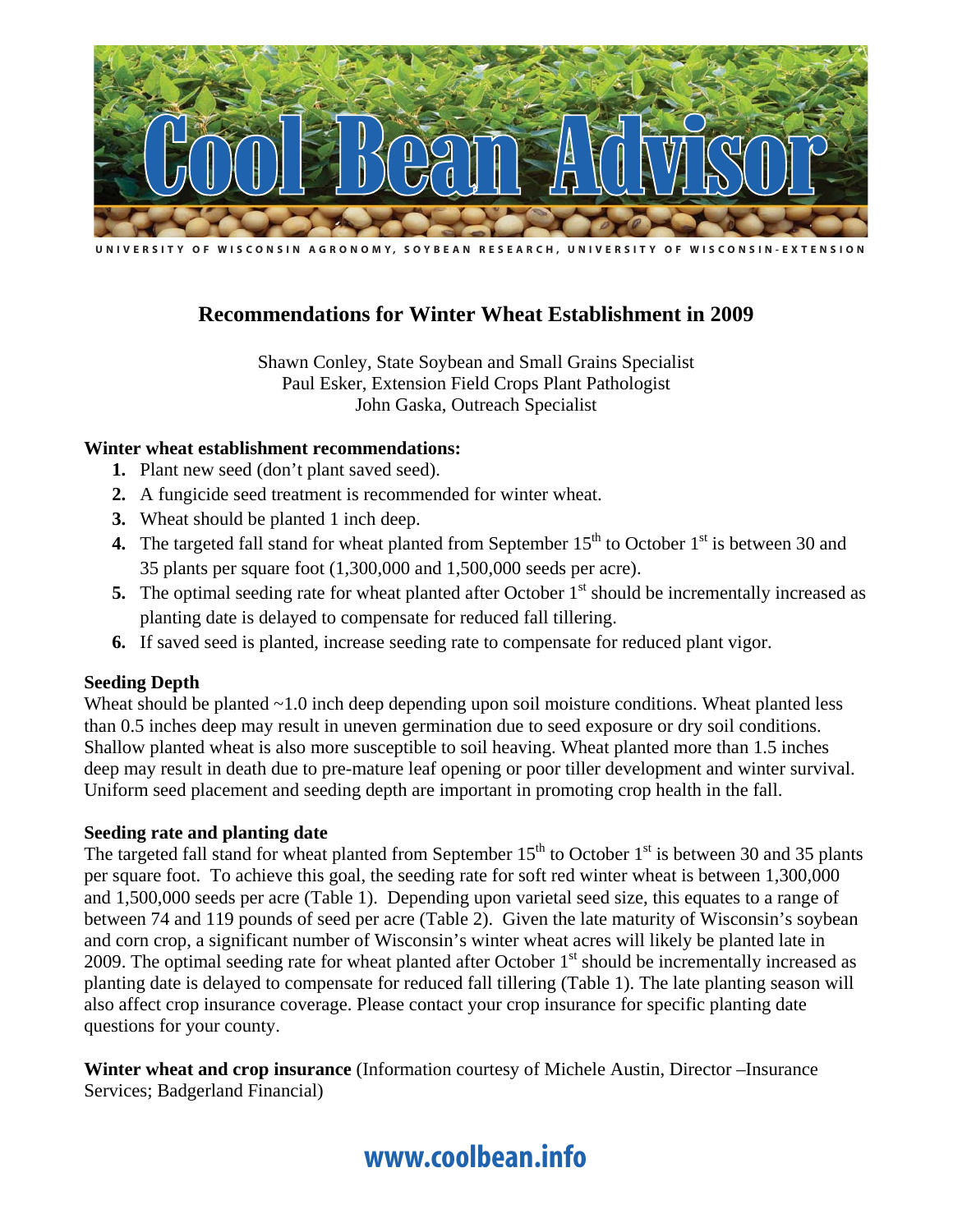The Wisconsin winter wheat final planting date varies by county, ranging from September  $30<sup>th</sup>$  to October 10<sup>th</sup>. If the wheat is seeded after the county's final plant date (late planting period) the crop insurance guarantee is reduced by 1% per day for the first 10 days. If wheat is seeded after the late planting period, the crop insurance guarantee is reduced to 60% of the original guarantee.

#### *Special notes regarding the 2010 crop*

- Winter wheat coverage is not available in all Wisconsin counties.
- Air seeded (flown on by airplane) wheat is not insurable and no premium is charged.
- The final day to turn in a 2009 winter wheat claim is October  $31<sup>st</sup>$ .
- The 2010 wheat *APH* price has been set at \$5.20. The 2009 price was \$7.35.

The 2010 wheat *CRC* price discovery on CBOT will be determined as follows:

- The Base price tracks from August 15, 2009 September 14, 2009 o The Base Price was \$8.58 in 2009.
- The Harvest price tracks from July 15, 2010 August 14, 2010 o The Harvest Price was \$5.17 for 2009.
- There is a 200% maximum difference between the Base and Harvest Prices with no downside limit.

**Table 1.** Wisconsin seeding rate recommendations based on planting date.

| Seeds/acre | Seeds/sq ft | Row Width      |                     |           |                                    |
|------------|-------------|----------------|---------------------|-----------|------------------------------------|
| Million    |             | 6              | 7                   | 7.5       |                                    |
|            |             |                | Plants per foot row |           |                                    |
| 0.4        | 9.2         | 5              | 5                   | 6         |                                    |
| 0.5        | 11.5        | 6              | 7                   | 7         |                                    |
| 0.6        | 13.8        | 7              | 8                   | 9         |                                    |
| 0.7        | 16.1        | $\overline{8}$ | 9                   | 10        |                                    |
| 0.8        | 18.4        | 9              | 11                  | <b>11</b> |                                    |
| 0.9        | 20.7        | 10             | <u>12</u>           | 13        | Seeding Rate for Sept 1 to Sept 15 |
| 1.0        | 23.0        | 11             | 13                  | 14        |                                    |
| 1.1        | 25.3        | 13             | 15                  | 16        |                                    |
| 1.2        | 27.5        | 14             | 16                  | 17        |                                    |
| 1.3        | 29.8        | 15             | 17                  | 19        |                                    |
| 1.4        | 32.1        | 16             | 19                  | 20        | Seeding Rate for Sept 15 to Oct. 1 |
| 1.5        | 34.4        | 17             | 20                  | 22        |                                    |
| 1.6        | 36.7        | 18             | 21                  | 23        |                                    |
| 1.7        | 39.0        | 20             | 23                  | 24        |                                    |
| 1.8        | 41.3        | 21             | 24                  | 26        |                                    |
| 1.9        | 43.6        | 22             | 25                  | 27        | Seeding Rate for Oct. 1 to Oct 10  |
| 2.0        | 45.9        | 23             | 27                  | 29        |                                    |
| 2.1        | 48.2        | 24             | 28                  | 30        |                                    |
| 2.2        | 50.5        | 25             | 29                  | 32        |                                    |
| 2.3        | 52.8        | 26             | 31                  | 33        |                                    |
| 2.4        | 55.1        | 28             | 32                  | 34        |                                    |
| 2.5        | 57.4        | 29             | 33                  | 36        |                                    |

**Wisconsin Winter Wheat Seeding Rate Recommendations**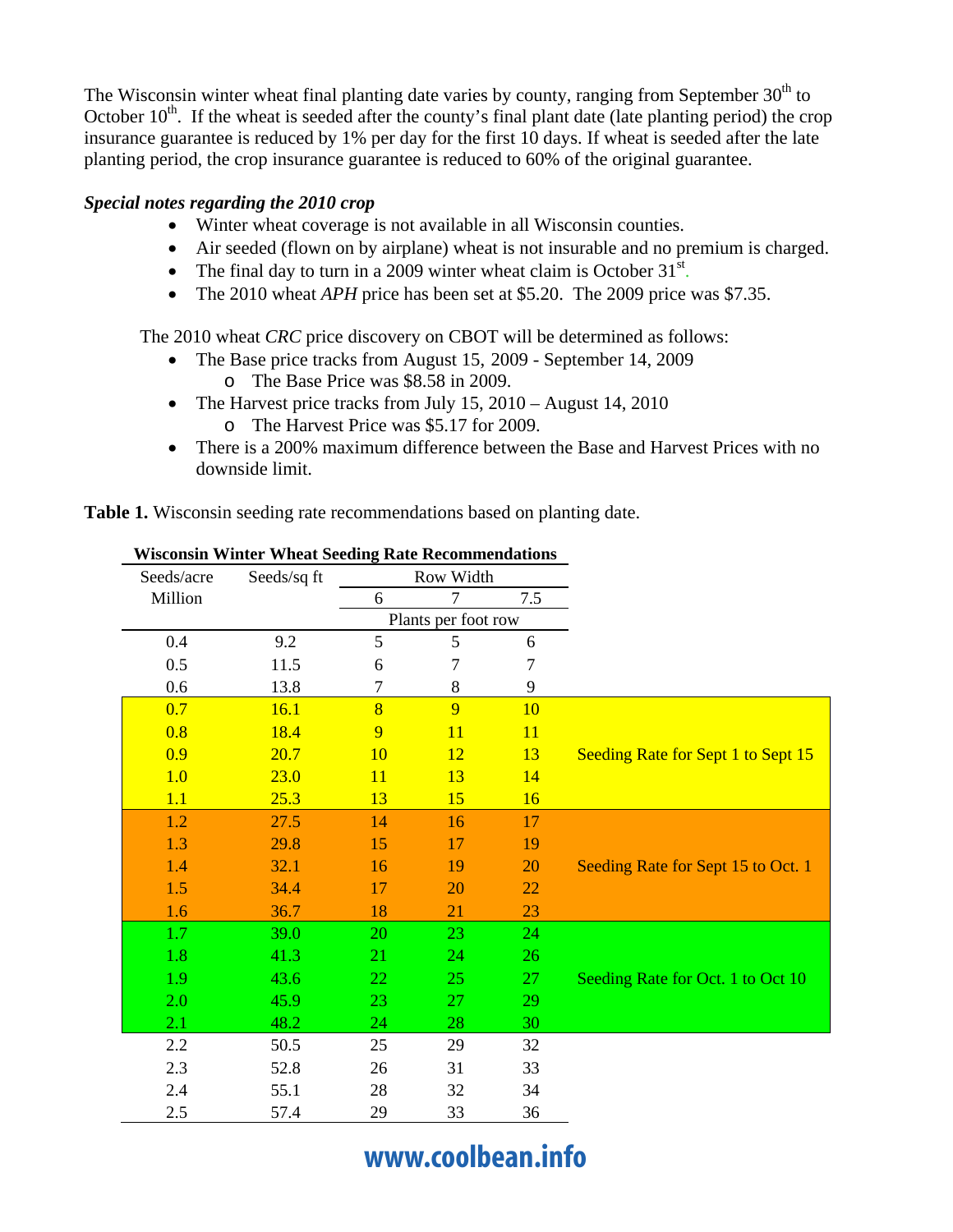|          | Seeds per acre $(x 1$ million) |     |     |     |     |     |     |  |
|----------|--------------------------------|-----|-----|-----|-----|-----|-----|--|
| Seeds/lb | 1.0                            | 1.2 | 1.4 | 1.6 | 1.8 | 2.0 | 2.2 |  |
|          | Pounds of seed/acre            |     |     |     |     |     |     |  |
| 10000    | 100                            | 120 | 140 | 160 | 180 | 200 | 220 |  |
| 11000    | 91                             | 109 | 127 | 145 | 164 | 182 | 200 |  |
| 12000    | 83                             | 100 | 117 | 133 | 150 | 167 | 183 |  |
| 13000    | 77                             | 92  | 108 | 123 | 138 | 154 | 169 |  |
| 14000    | 71                             | 86  | 100 | 114 | 129 | 143 | 157 |  |
| 15000    | 67                             | 80  | 93  | 107 | 120 | 133 | 147 |  |
| 16000    | 63                             | 75  | 88  | 100 | 113 | 125 | 138 |  |
| 17000    | 59                             | 71  | 82  | 94  | 106 | 118 | 129 |  |

**Table 2.** Seed size and seeding rate conversion table.

#### **Crop Rotation:**

Yield data from our long term rotation experiment located at Arlington, WI indicated that wheat grain yield was greatest when following soybean (Table 1) (Lauer and Gaska, 2003-2006, unpublished). Yield of second year wheat (2003 column) was similar to wheat yields following corn for grain or silage. Third (2004), fourth (2005), and fifth (2006) year continuous wheat yields were dramatically lower than the other rotational systems. Our data suggests that growers should plant wheat after soybean first, then corn, and lastly wheat.

Table 1. Winter wheat grain yield following winter wheat, soybean, corn for grain, and corn silage.

| Rotation                           | 2003                                            | 2004     | 2005 | 2006 | Average |  |
|------------------------------------|-------------------------------------------------|----------|------|------|---------|--|
|                                    | -Winter wheat grain yield bu a <sup>-1</sup> -- |          |      |      |         |  |
| <b>Continuous Wheat</b>            | $56.3^1$                                        | 47.O     | 41.8 | 45.0 | 47.5    |  |
| Corn-Soybean-Wheat                 | 66.3                                            | 51.0     | 71.8 | 74.0 | 65.8    |  |
| Soybean-Corn (grain)- <b>Wheat</b> | 55.7                                            | $42.0^2$ | 51.1 | 66.0 | 53.7    |  |
| Soybean-Corn (silage)-Wheat        | 57.7                                            | 51.0     | 62.0 | 69.9 | 60.2    |  |

<sup>1</sup>2003 marked the second year of the continuous wheat rotation treatment

<sup>2</sup>Poor stand establishment in the 2004 Soybean-Corn (grain)-Wheat rotation affected wheat yield.

If growers choose to plant second year wheat several management factors should be considered to reduce risk. First plant a different wheat variety in that second year that possesses a strong disease package. Under no circumstances should growers consider planting bin-run seed in second year wheat. By planting a different variety with strong disease resistance characteristics you can reduce the likelihood of early disease pressure and significant yield loss. Growers should also consider using a seed treatment in wheat following wheat. Be aware that seed treatments are not a cure all for all common diseases in continuous wheat systems (e.g. take-all). Growers should also consider increasing their seeding rate to 1.8 to 2.0 million seeds per acre in wheat following wheat systems. This will aid in stand establishment and increase the likelihood of a uniform stand going into the winter. Lastly, if using a no-till system, planting into a seedbed that is free of living volunteer wheat is important in reducing the incidence of Barley Yellow Dwarf Virus. Growers should consider a herbicide application to any living volunteer wheat prior to planting to prevent a "green bridge" for the aphids that vector this virus.

#### **Plant New Seed in 2009**

 **To maximize wheat yields in 2010, it is imperative that growers plant certified or private (professionally prepared) seed that is true to variety, clean, and has a high germination percentage (>85%).**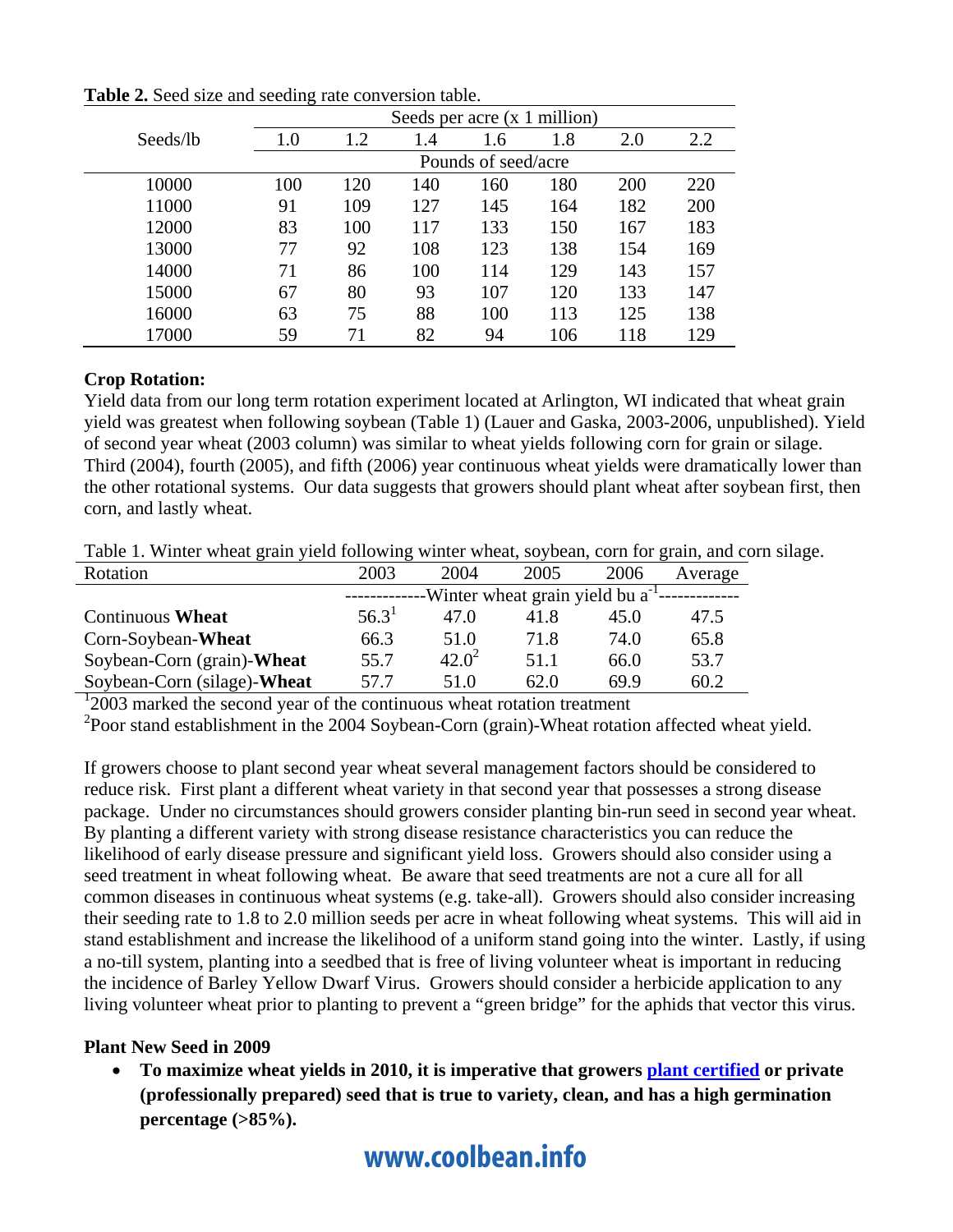The main reason to avoid planting bin-run seed in 2009 is Fusarium Head Blight (FHB), also known as scab. Scab incidence and severity was not as severe in the 08/09 crop as it was in the 07/08 crop, however the presence of scab was noted at all of our variety trial locations in 2009.

Kernels from heads infected with scab may be shriveled or shrunken and lightweight. Some kernels may have a pink to red discoloration (Image 1). Others may be bleached or white in color. Black point or kernel smudge was also noted across the state and may be caused by a number of different fungi including species of Alternaria, Fusarium, and Helminthosporium. Affected kernels appear blackpointed. The embryo end of the seed is discolored with a darkened pericarp and may be shriveled. The fungi that cause black point or scab of wheat seed may survive in or on the seed, thus affecting germination and contributing to seedling blight problems if seed is planted. Fungicide seed treatment and the use of quality seed will help reduce seedling blight due to infected seed but will *not* protect against subsequent head blight. Planting good quality, disease-free seed is an effective means of preventing problems from these seedborne pathogens.





(Photo courtesy of Laura Sweets)

If growers absolutely need to plant saved seed due to availability or other economic considerations, the following steps should be taken to increase the likelihood of establishing a legal and good wheat crop. The first step is to determine if you can legally plant the wheat seed you saved. Today many private wheat varieties now come with statements, which buyers sign at the time of purchase, stating that they understand they are not authorized to use the harvested grain for seed. Most currently used public winter wheat varieties are Plant Variety Protected (PVP) and though you may replant them on your own land you, do not have the right to trade/sell seed of those varieties to others for planting.

Once you have determined if you can legally plant the seed you saved, the next step is to clean the wheat seed. It is important that wheat seed be cleaned to remove small and damaged seeds and to eliminate weed seeds. Removing small and damaged seeds will not only aid in crop establishment, but will also provide a more uniform wheat seedling stand. Removing small and damaged seeds will also increase the thousand-kernel weight (TKW), which serves as a measure of seed quality. Wheat seed with TKW values greater than 30 grams tend to have increased fall tiller number and seedling vigor. The next step is to perform a germination test. Germination tests can either be completed at home or by sending a sample to the Wisconsin Improvement Association. A home test can be performed by counting out 4 sets of 100 seeds and placing each of them in a damp paper towel. Place the paper towel into a plastic bag to conserve moisture and store in a warm location out of direct sunlight. After five days count the number of germinated seeds that have both an intact root and shoot. This will give the